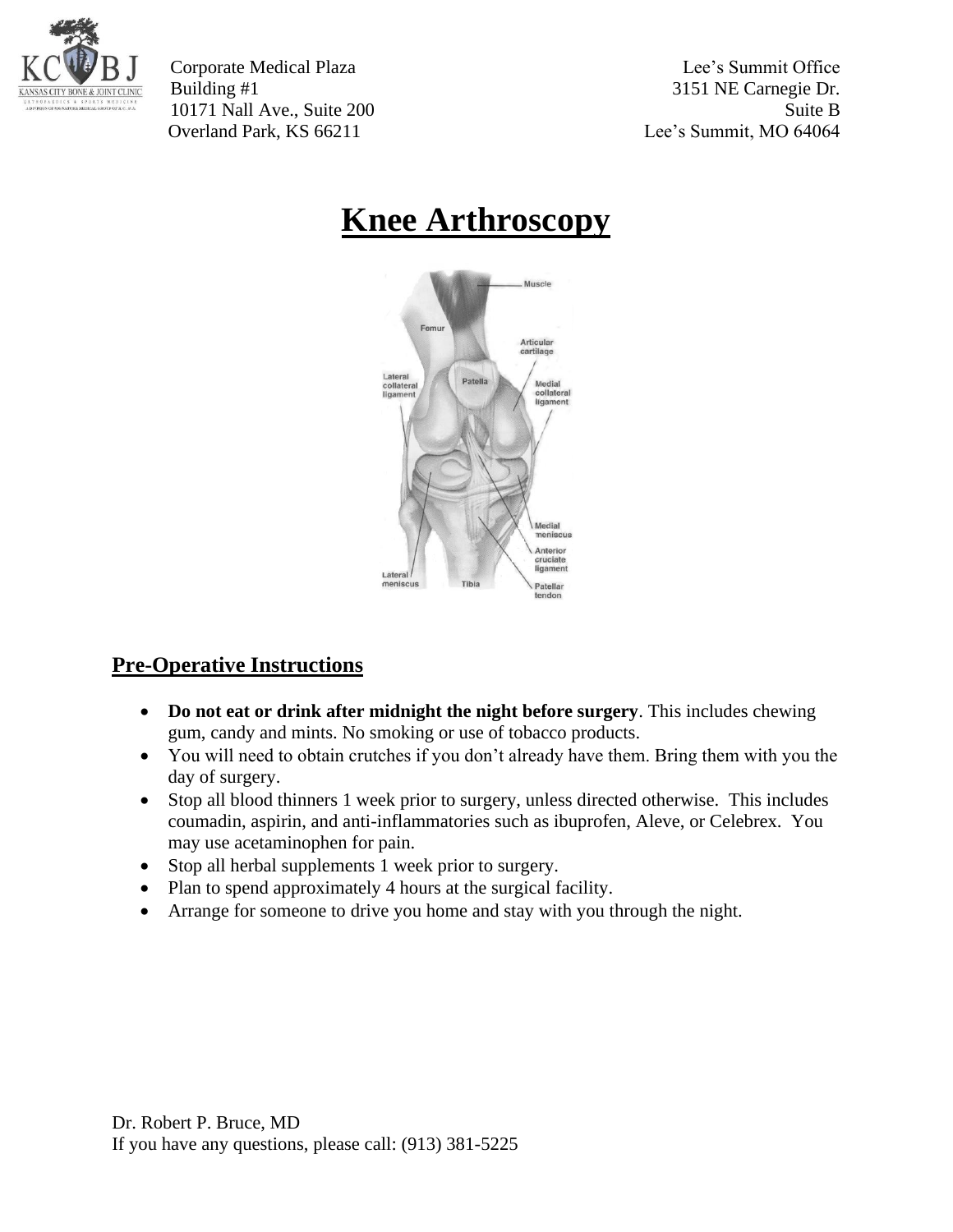

Corporate Medical Plaza Lee's Summit Office Building #1 3151 NE Carnegie Dr. 10171 Nall Ave., Suite 200 Suite B Overland Park, KS 66211 Lee's Summit, MO 64064

### **Post-Operative Instructions**

- Elevate your leg above heart level. ICE the knee: 20 minutes on, 1 hour off for the first 2 days and then as needed for comfort.
- Do ankle circles to increase circulation and decrease swelling.
- Keep dressing on for 2 days.
- You may take off the dressing, shower and get the incisions wet on the third day. Pat the incisions dry and cover with band aids as needed.
- DO NOT soak in a tub or pool for 10-14 days.
- You may want to re-wrap your knee with the ace wrap for continued support and to help keep the swelling down.
- Use your crutches to get around as needed and discontinue them as you feel more comfortable. You may bear weight as tolerated unless instructed differently by Dr. Bruce.
- Remember to do the range of motion exercises as soon as you leave the recovery room and continue to do them 3x daily until you see Dr. Bruce in the office approximately 7-10 days later. Please contact the office at (913) 381-5225 for a post-operative appointment if you do not already have one scheduled.
- Take the anti-inflammatory medication as prescribed to you.
- Take the pain medication on an as needed basis only. Be aware that a common side effect of some pain medications is constipation. It is important to remain well hydrated and include fiber in your diet. You may use an over the counter stool softener or laxative if necessary.
- Start slowly with your diet, progressing from clear liquids to a regular diet. Avoid heavy or greasy foods the first 24 hours after surgery.